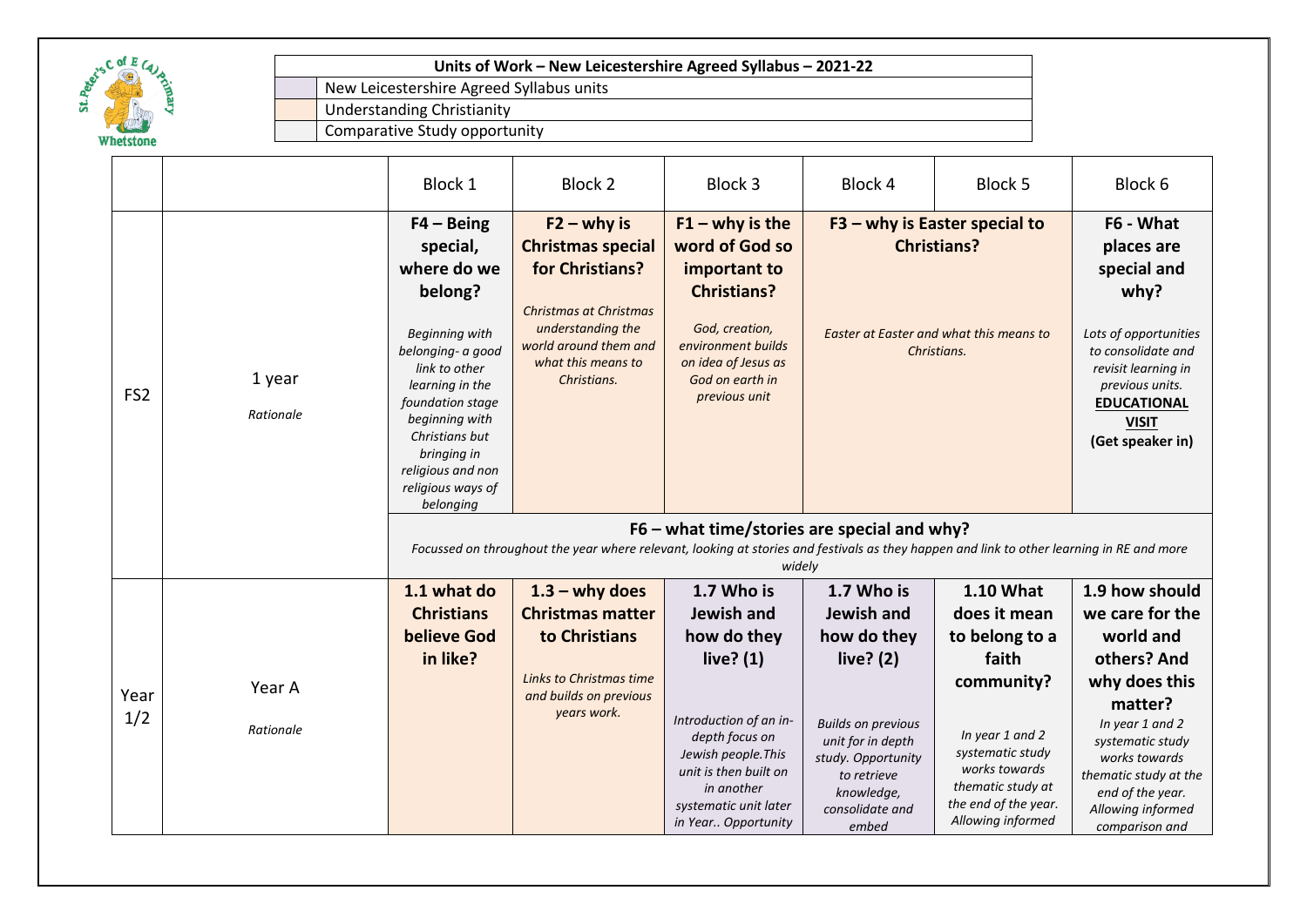

New Leicestershire Agreed Syllabus units

Understanding Christianity

|      |           |                       |                                                                                                       | for retrieval of<br>knowledge.                                                                 |                                                                                  | comparison and<br>further recall of<br>subject knowledge. | further recall of<br>subject knowledge.                                       |
|------|-----------|-----------------------|-------------------------------------------------------------------------------------------------------|------------------------------------------------------------------------------------------------|----------------------------------------------------------------------------------|-----------------------------------------------------------|-------------------------------------------------------------------------------|
|      |           | $1.2 -$ who do        | 1.6 Who is                                                                                            | 1.6 Who is                                                                                     | $1.5 - What is$                                                                  | 1.4-Why does                                              | $1.8 - What$                                                                  |
|      |           | <b>Christians say</b> | <b>Muslim and how</b>                                                                                 | <b>Muslim</b> and                                                                              | the good news                                                                    | <b>Easter matter</b>                                      | makes some                                                                    |
|      |           | made the              | do they live? (1)                                                                                     | how do they                                                                                    | that                                                                             | to Christians?                                            | places sacred                                                                 |
|      | Year B    | world?                | Introduction of an in-                                                                                | live? $(2)$                                                                                    | <b>Christians</b><br><b>believe Jesus</b>                                        | See previous unit.                                        | to believers?                                                                 |
|      |           | Links to harvest.     | depth focus on Muslim<br>people. This unit is then<br>built on in another<br>systematic unit later in | <b>Builds on previous</b><br>unit for in depth<br>study. Opportunity to<br>retrieve knowledge, | brings?<br>Gospel, learning<br>about life of Jesus,<br>before the unit on        | <b>EDUCATIONAL</b><br><b>VISIT</b><br><b>Church</b>       | In year 1 and 2<br>systematic study<br>works towards<br>thematic study at the |
|      | Rationale |                       | Year. Opportunity for<br>retrieval of knowledge.                                                      | consolidate and<br>embed.                                                                      | Easter. This helps<br>with chronology<br>and builds on two<br>other Christianity |                                                           | end of the year.<br>Allowing informed<br>comparison and<br>further recall of  |
|      |           |                       |                                                                                                       |                                                                                                | units. Also builds<br>from EYFS. &<br>concepts will be                           |                                                           | subject knowledge.                                                            |
|      |           | L2.1 What do          | <b>L2.10 How do</b>                                                                                   | L2.9 How do                                                                                    | repeated in KS2.<br>L2.5 Why do                                                  | <b>L2.6 For</b>                                           | L2.12 How and                                                                 |
|      |           | <b>Christians</b>     | festivals and                                                                                         | festivals and                                                                                  | <b>Christians call</b>                                                           | <b>Christians</b>                                         | Why do people                                                                 |
|      | Year A    | learn from            | family life show                                                                                      | family life                                                                                    | the day Jesus                                                                    | when Jesus left                                           | try to make the                                                               |
| Year |           | the creation          | what is                                                                                               | show what is                                                                                   | died "Good                                                                       | what was the                                              | world a better                                                                |
| 3/4  | Rationale | story?                | important to<br>Jewish people?                                                                        | important to<br><b>Muslim</b><br>people?                                                       | Friday?"                                                                         | impact of the<br>Pentecost?                               | place?                                                                        |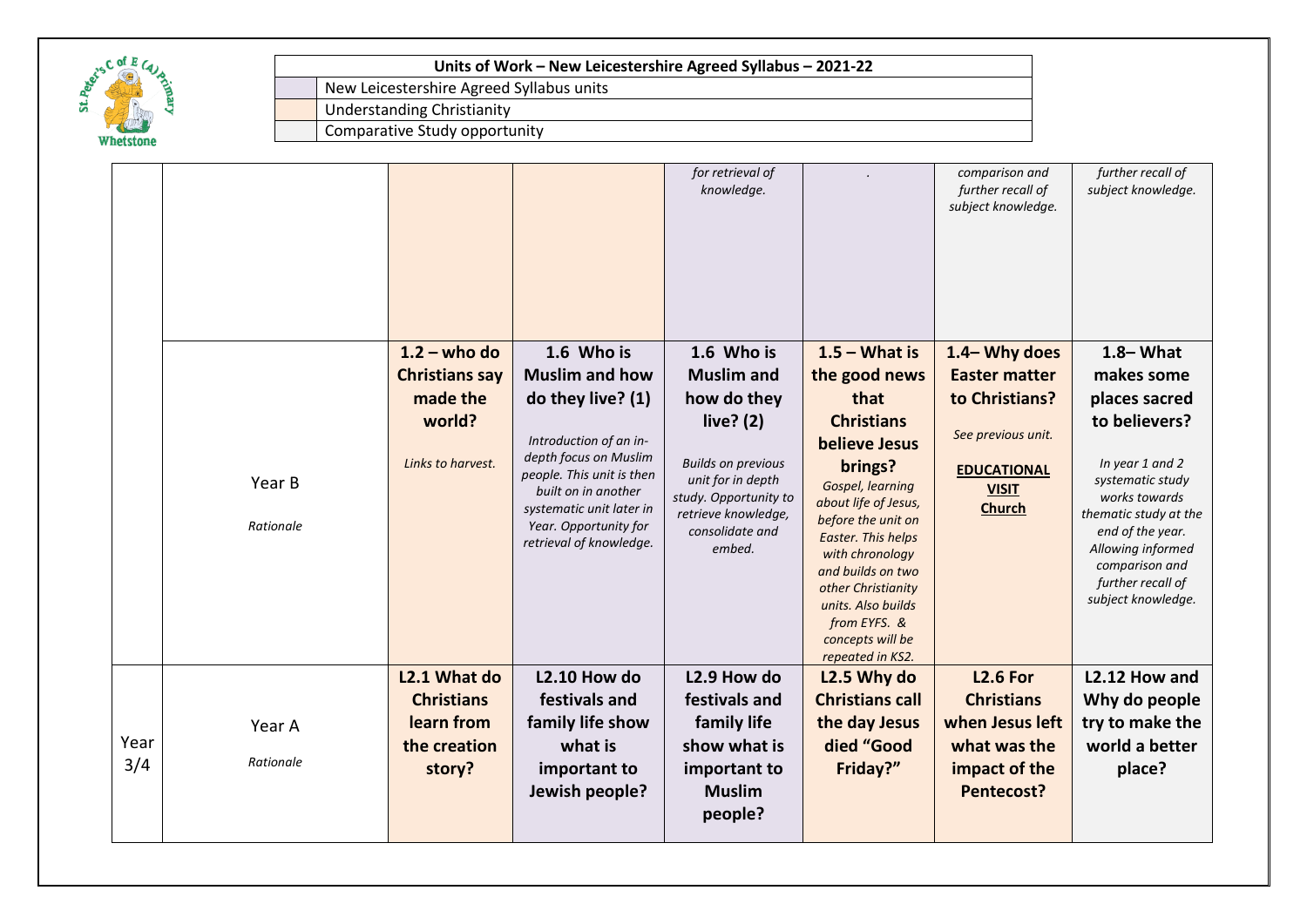

New Leicestershire Agreed Syllabus units

Understanding Christianity

|             |           |                                                                                                   | <b>Builds on previous</b><br>learning from year<br>1 & 2.                               | Opportunity for<br>retrieval and further<br>develop knowledge<br>and understanding.<br>Opportunity to<br>compare<br>festivals/celebrations<br>of light. | Opportunity for<br>retrieval and further<br>develop knowledge<br>and understanding.<br><b>EDUCATIONAL</b><br><b>VISIT (Mosque)</b>                                            | Links to time of year<br>and builds on ks1<br>knowledge.                  | Links to time of year<br>and builds on<br>previous knowledge.                                                                                                                 | Allowing informed<br>comparison and<br>further recall of<br>subject knowledge<br>from previous study.                    |
|-------------|-----------|---------------------------------------------------------------------------------------------------|-----------------------------------------------------------------------------------------|---------------------------------------------------------------------------------------------------------------------------------------------------------|-------------------------------------------------------------------------------------------------------------------------------------------------------------------------------|---------------------------------------------------------------------------|-------------------------------------------------------------------------------------------------------------------------------------------------------------------------------|--------------------------------------------------------------------------------------------------------------------------|
|             |           |                                                                                                   | L <sub>2.4</sub> what                                                                   | L2.3 What is the                                                                                                                                        | L2.7 What do                                                                                                                                                                  | L2.2 what is it                                                           | L2.8 What does                                                                                                                                                                | L2.11 How and                                                                                                            |
|             |           |                                                                                                   | kind of world                                                                           | trinity and why is                                                                                                                                      | <b>Hindus believe</b>                                                                                                                                                         | like for                                                                  | it mean to be                                                                                                                                                                 | Why do people                                                                                                            |
|             |           |                                                                                                   | did Jesus                                                                               | it important to                                                                                                                                         | God is like?                                                                                                                                                                  | someone to                                                                | Hindu in                                                                                                                                                                      | mark the                                                                                                                 |
|             |           |                                                                                                   | want?                                                                                   | <b>Christians.</b>                                                                                                                                      |                                                                                                                                                                               | follow God?                                                               | <b>Britain today?</b>                                                                                                                                                         | significant                                                                                                              |
|             |           | Year B<br>Rationale                                                                               | Use previous<br>learning to reflect<br>and draw<br>conclusions                          | <b>Christmas</b>                                                                                                                                        | Introduction of an in-<br>depth focus on as<br>new religion. This<br>unit is then built on<br>in another unit later<br>in Year. Opportunity<br>for retrieval of<br>knowledge. | Use previous<br>learning to reflect<br>and draw<br>conclusions            | <b>Builds on previous</b><br>unit for in depth<br>study. Opportunity<br>to retrieve<br>knowledge,<br>consolidate and<br>embed.<br><b>EDUCATIONAL</b><br><b>VISIT (Mandir)</b> | events of life?<br>Allowing informed<br>comparison and<br>further recall of<br>subject knowledge<br>from previous study. |
|             |           | U2.1 what does                                                                                    | U2.3 why do                                                                             | U2.3 why is the                                                                                                                                         | U2.8 What                                                                                                                                                                     | U2.4                                                                      |                                                                                                                                                                               | U2. 11 Why do some people                                                                                                |
|             |           | it mean if                                                                                        | <b>Christians</b>                                                                       | <b>Torah so</b>                                                                                                                                         | does it mean                                                                                                                                                                  | <b>Christians and</b>                                                     |                                                                                                                                                                               | believe in god and some do not?                                                                                          |
| Year<br>5/6 | Year A    | <b>Christians</b><br>believe God is                                                               | believe that<br>Jesus is the                                                            | important to<br>Jewish people?                                                                                                                          | to be Muslim<br>in Britain                                                                                                                                                    | how to live,<br>what would                                                | Allowing informed reflection and comparison<br>from primary learning. Enable pupils to                                                                                        |                                                                                                                          |
|             |           | <b>Holy and Loving</b><br>Opportunity for                                                         | Messiah-                                                                                | Opportunity for                                                                                                                                         | today?                                                                                                                                                                        | Jesus do?                                                                 |                                                                                                                                                                               | debate in depth and refine their own<br>opinions and views.                                                              |
|             | Rationale | retrieval, build on<br>knowledge and<br>understanding.<br>Enable pupils to<br>debate in depth and | Christmas.<br>Opportunity for<br>retrieval, build on<br>knowledge and<br>understanding. | retrieval, build on<br>knowledge and<br>understanding.<br>Enable pupils to debate<br>in depth and refine                                                | Opportunity for<br>retrieval, build on<br>knowledge and<br>understanding.<br>Enable pupils to<br>debate in depth and                                                          | Opportunity for<br>retrieval, build on<br>knowledge and<br>understanding. |                                                                                                                                                                               |                                                                                                                          |